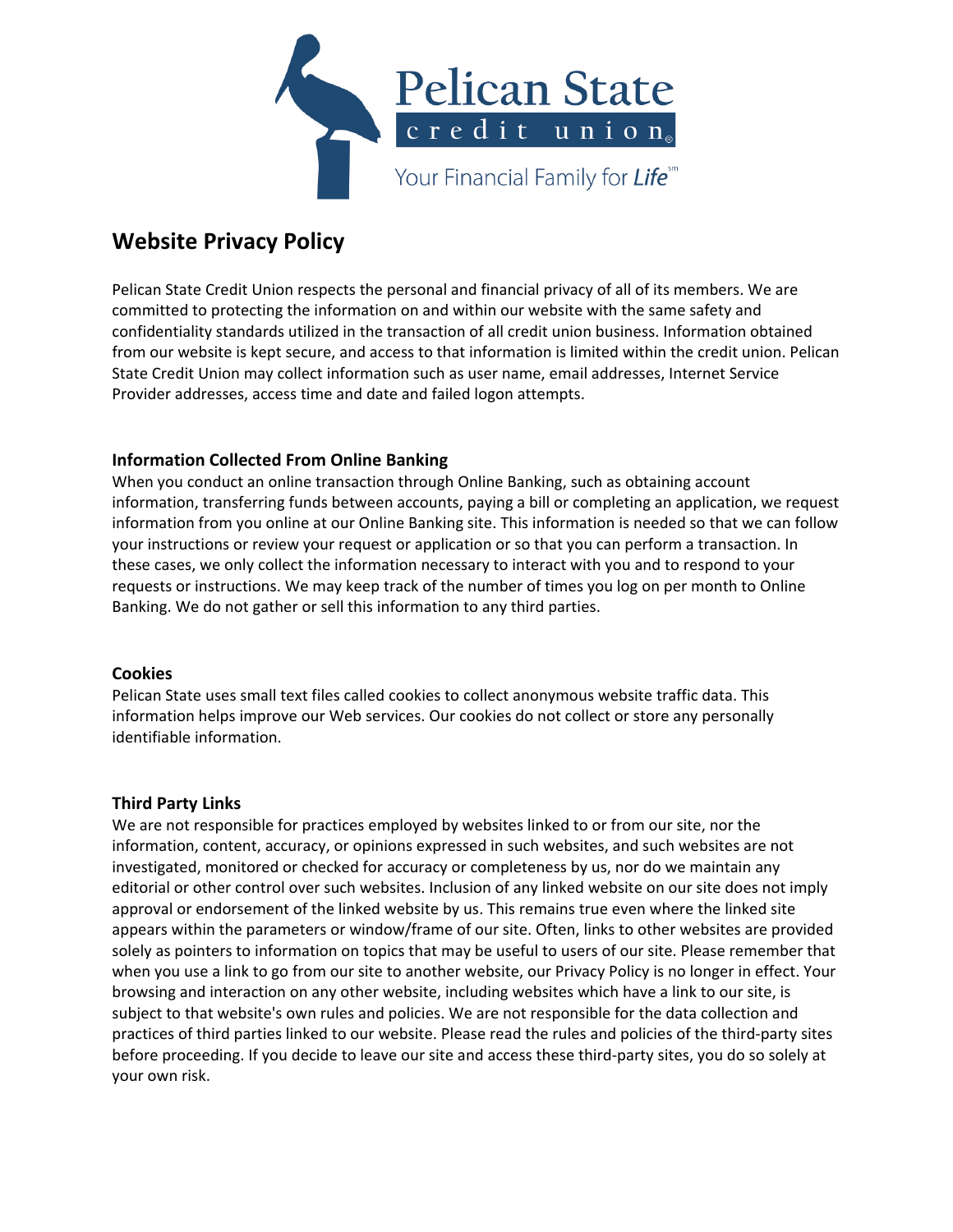#### **Email**

Email is not a secure form of communication. Emails and text messages can be masked to look like they are coming from a trusted sender when they are actually from someone else. Play it safe, do not send your personal information such as account numbers, social security numbers, passwords etc. via email or texting.

#### **Children**

Pelican State Credit Union does not knowingly solicit data from children. We recognize that protecting children's identities and privacy on‐line is important and the responsibility to do so rests with both the online industry and parents.

#### **Interruption of Service**

At certain times, Pelican State Credit Union's website may not be available due to system maintenance or circumstances beyond our control. Pelican State Credit Union conducts frequent and regular backups of your information and utilizes redundant information practices to protect your information from being erroneously altered due to unintentional errors and equipment malfunctions.

#### **Confidentiality and Security**

The security of your account information is our top priority. We have employed the most comprehensive measures available to ensure your financial and personal information is kept private. Pelican uses industry‐standard SSL encryption to protect data transmissions within Pelican@Net, our online banking program.

#### **Rights and Responsibilities**

With respect to online banking and electronic fund transfers, the Federal government has put in place rights and responsibilities for both you and the credit union. These rights and responsibilities are described in the Account Information Disclosures you received when you opened your account with Pelican State Credit Union. Ultimately, if you notice suspicious account activity or experience security‐ related events, please contact the credit union immediately at 1‐800‐351‐4877.

# **Safeguarding your Information**

In today's high tech world, we are able to do things more quickly and conveniently electronically whether it is to send a letter via email, pay bills or even go shopping online. With this increase in speed and convenience also comes increased risk. Every day, unscrupulous individuals are busy developing new scams targeting the unsuspecting public. At Pelican State Credit Union, the security of member information is a priority. We are strongly committed to the safety and confidentiality of your records. One of the best ways to avoid fraud is to become an educated consumer and we would like to help you in this endeavor. Please take a moment to read this important information on ways to try and stay safe when conducting business online. (*continued*)